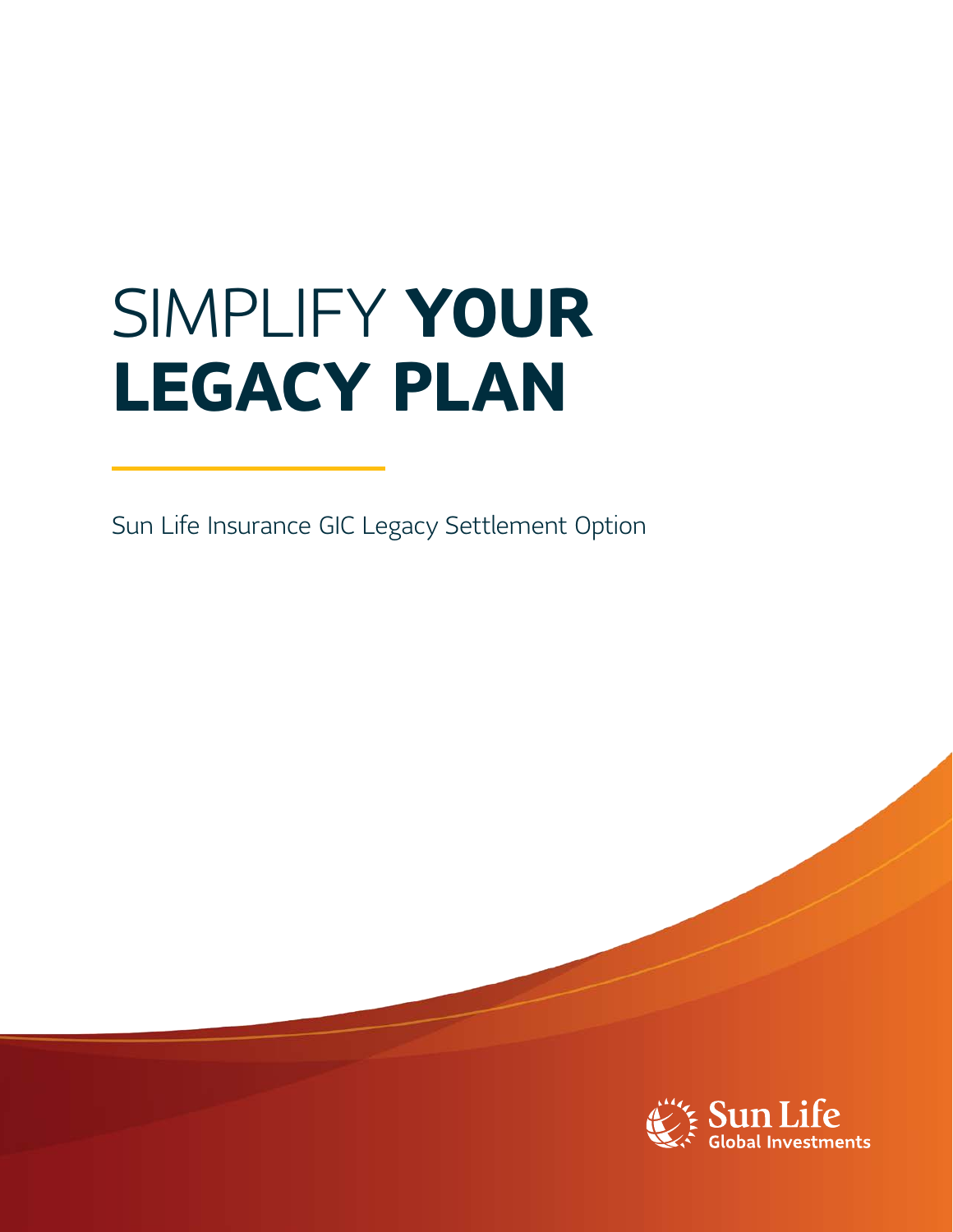# **A complex family dynamic**  can make legacy planning difficult

What makes a family unique can also make it difficult to find estate planning solutions that fit. Maybe you care for a financially dependent heir, have a blended family with stepchildren, or wish to leave your estate to those other than immediate family. Maybe you're worried about how your estate decisions could affect loved ones.

Often, people use wills to leave a legacy within a complex family dynamic. However, wills can be complicated, expensive, and difficult to create or change. Wills may also become a matter of public record.

An alternative is the Legacy Settlement Option available with the Sun Life Insurance GI[C1](#page-3-0). It can be a convenient, less expensive, faster, and more private way to control what happens to your money upon your death.

# How the Legacy Settlement Option works

The Legacy Settlement Option allows you to customize the distribution of the death benefit from your Insurance GIC. You can provide a lump sum payment, a steady stream of lifetime income, income for a specified time, or any combination of these options<sup>2</sup> to beneficiaries. This is useful if you want to provide your beneficiaries with an income rather than a lump sum. The Legacy Settlement Option is fast and private. It makes sense in a number of situations where both traditional and complex family dynamics exist:



<span id="page-1-1"></span>**heirs, and <b>Blended families with step children**, **Blended families with step children**,



<span id="page-1-0"></span>**Minors and financially dependent** 





**Dependants with varying degrees of capability,**



**Heirs with poor spending habits, When wealth skips a generation.**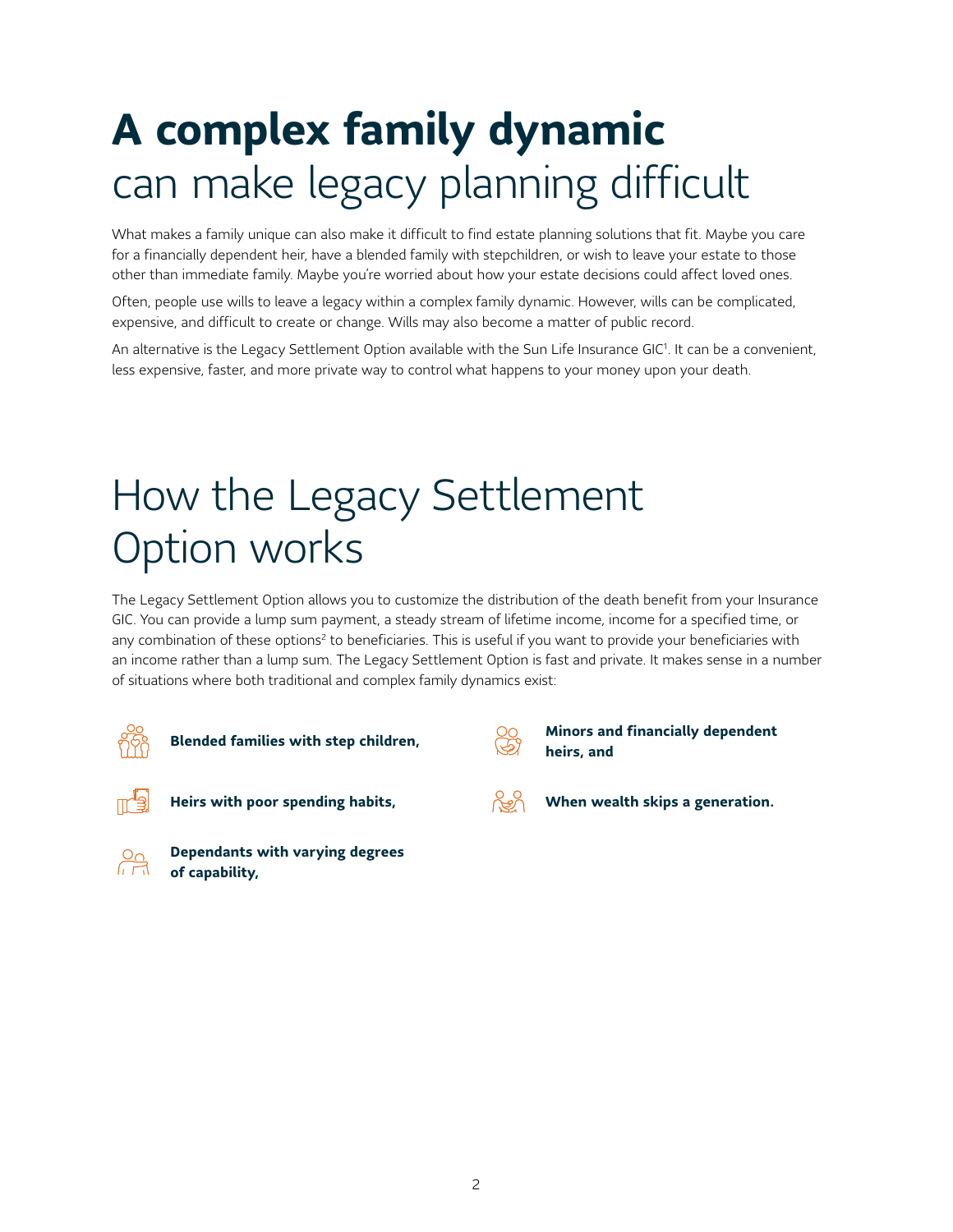#### **Let's look at an example**

Meet Frank and Heather. Frank has two children, Lori and Sam, from a previous marriage. Heather also has a son named Ben. Prior to the marriage, Heather received a \$250,000 inheritance from her mother, which she invested in a non-registered Sun Life Insurance GIC. With the Legacy Settlement Option, Heather can decide exactly how she wants to leave the inheritance to her family.

Heather will leave Ben \$200,000, with \$25,000 up front and then monthly income payments for the remaining \$175,000 over the next 10 years. Lori will receive a \$25,000 lump-sum payment. To address Sam's spending problems, he will receive \$25,000 over five years. Heather decides that any investment growth will be payable to her estate.

Note: For illustrative purposes only; Legacy Settlement Option disbursements must be established as percentages.

### **Why Insurance GICs?**

- Unlike other GICs, Insurance GICs allow named beneficiaries on registered and non-registered assets (including Quebec)
- Insurance GICs are eligible for the pension tax credit (those 65 and older can apply)
- <span id="page-2-0"></span>• Premium/deposit protection is provided by Assuris<sup>3</sup>
- Potential creditor protection registered and non-registered investments could be exempt from creditors
- <span id="page-2-1"></span>• Redeemable – you have access to your money at any time<sup>[4](#page-3-3)</sup>



For Heather, the Legacy Settlement Option is a convenient, less expensive, faster, and more private way to fulfill her legacy wishes.

## **Simplify legacy planning**

A complex family dynamic doesn't have to mean that legacy planning is difficult. It's possible to leave the legacy you want – efficiently and privately. Passing your legacy on should be straightforward and hassle-free.